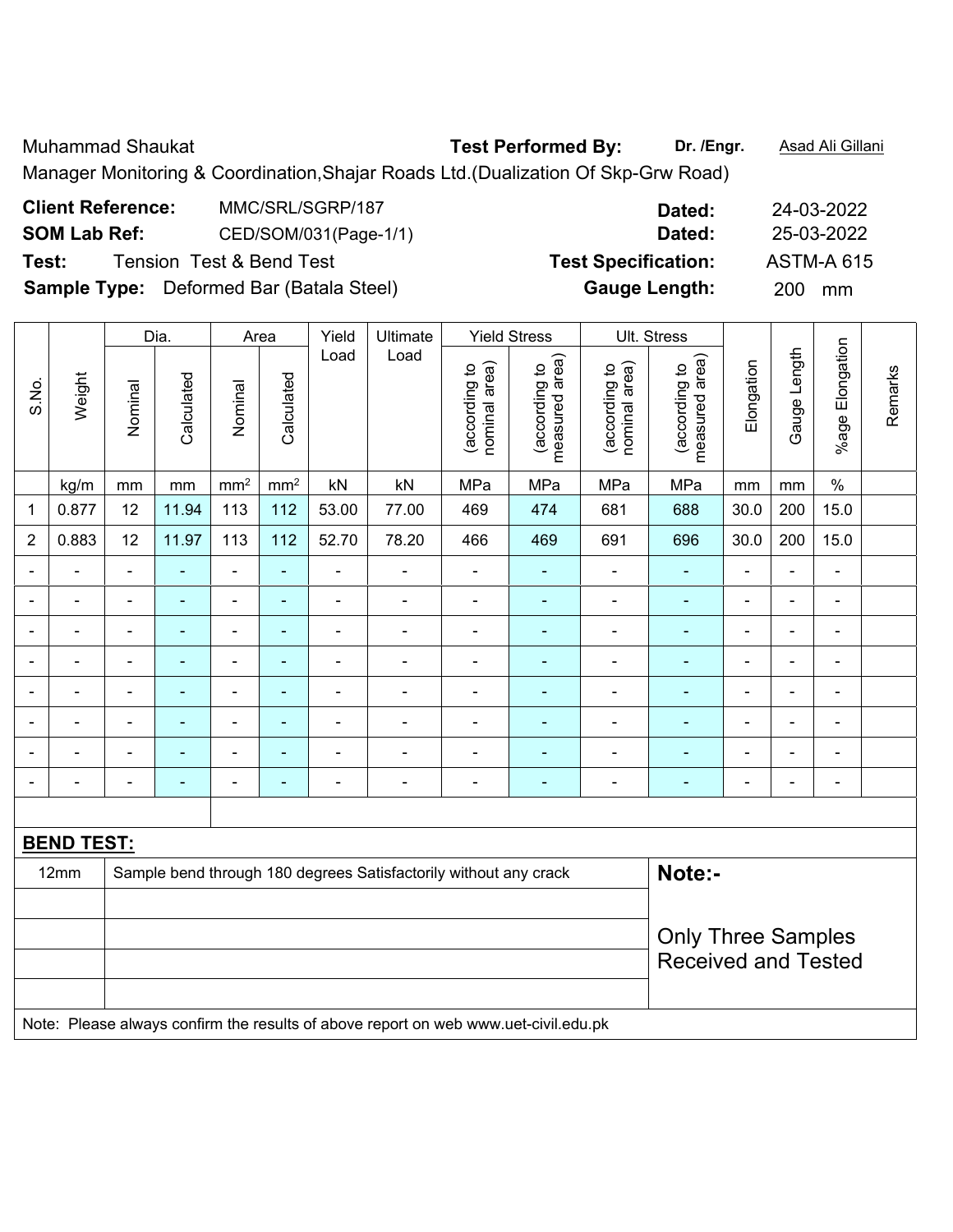S.No.

Syed Mubashar Hassan **Test Performed By:** Dr. /Engr. **Asad Ali Gillani** 

Remarks

Remarks

RE Nespak.(Dualization Of Rd from Salam To Sargodha Via Bhalwal Ajnala Rd L 47KM)

Dia. | Area | Yield | Ultimate | Yield Stress | Ult. Stress

|                          |            |                                     |                            | <b>SUM LAD</b> |              |
|--------------------------|------------|-------------------------------------|----------------------------|----------------|--------------|
| <b>Client Reference:</b> |            | SA-466-A/SMH/22/1538                |                            | Ref:           | 0223 (Page-1 |
| Dated:                   | 05-03-2022 |                                     |                            | Dated:         | 24-03-2022   |
| Test:                    |            | <b>Tension Test &amp; Bend Test</b> | <b>Test Specification:</b> | ASTM-A-615     |              |
| <b>Gauge Length:</b>     |            | inch                                | <b>Sample Type:</b>        | Deformed Bar   |              |

**SOM Lab Ref:** 0223 (Page-1/1) **Text:** Test 3.5 ASTM-A-615

|       |        |         | Did.       |                 | Alea            | <u>rieid</u> | UIUIIIdle |                                     | Tield Ottess                                | UIL OURSS                            |                                      |            |                 |                    |
|-------|--------|---------|------------|-----------------|-----------------|--------------|-----------|-------------------------------------|---------------------------------------------|--------------------------------------|--------------------------------------|------------|-----------------|--------------------|
| S.No. | Weight | Nominal | Calculated | Nominal         | Calculated      | Load         | Load      | area)<br>악<br>(according<br>nominal | area)<br><u>م</u><br>(according<br>measured | area)<br>್ರ<br>(according<br>nominal | area)<br>악<br>(according<br>measured | Elongation | Length<br>Gauge | Elongation<br>%age |
|       | lb/ft  | $\#$    | in         | in <sup>2</sup> | in <sup>2</sup> | Tons         | Tons      | psi                                 | psi                                         | psi                                  | psi                                  | in         | in              | $\%$               |
| 1     | 2.570  | 8       | 0.980      | 0.79            | 0.755           | 27.54        | 35.27     | 76900                               | 80460                                       | 98470                                | 103030                               | 1.30       | 8.0             | 16.3               |
| 2     | 2.574  | 8       | 0.981      | 0.79            | 0.756           | 27.50        | 35.58     | 76780                               | 80230                                       | 99320                                | 103790                               | 1.30       | 8.0             | 16.3               |
| 3     | 1.511  | 6       | 0.752      | 0.44            | 0.444           | 13.17        | 18.35     | 66020                               | 65420                                       | 91970                                | 91140                                | 1.50       | 8.0             | 18.8               |
| 4     | 1.556  | 6       | 0.763      | 0.44            | 0.457           | 14.04        | 19.01     | 70360                               | 67740                                       | 95290                                | 91750                                | 1.30       | 8.0             | 16.3               |
|       |        |         |            |                 |                 |              |           |                                     |                                             |                                      |                                      |            |                 |                    |
|       |        |         |            |                 |                 |              |           |                                     |                                             |                                      |                                      |            |                 |                    |
|       |        |         |            |                 |                 |              |           |                                     |                                             |                                      |                                      |            |                 |                    |

| <b>BEND TEST:</b> |                                                                                     |                            |
|-------------------|-------------------------------------------------------------------------------------|----------------------------|
| # 8               | Sample bend through 180 degrees Satisfactorily without any crack                    | Note:-                     |
| #6                | Sample bend through 180 degrees Satisfactorily without any crack                    |                            |
|                   |                                                                                     | <b>Only Six Samples</b>    |
|                   |                                                                                     | <b>Received and Tested</b> |
|                   |                                                                                     |                            |
|                   | Note: Please always confirm the results of above report on web www.uet-civil.edu.pk |                            |

- - - - - - - - - - - - - - - - - - - - - - - - - - - - - - - - - - - - - - - - - - - - -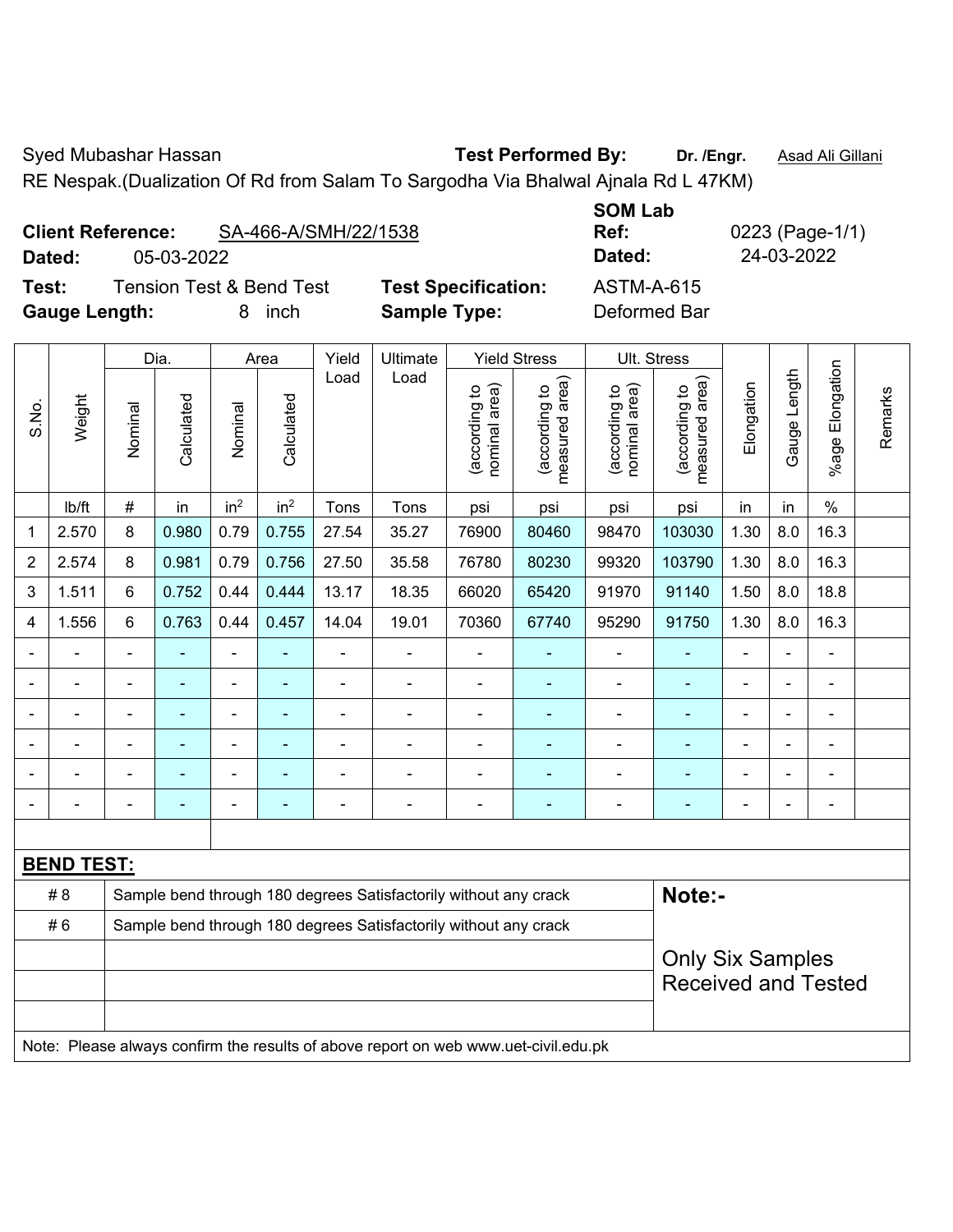Munir Raza **Test Performed By:** Dr. /Engr. **Asad Ali Gillani** Assembly Dr. /Engr. **Asad Ali Gillani** 

Riz Builders.(Monoo Squash Court,Aitchison College Lahore)

| <b>Client Reference:</b> | Nil |
|--------------------------|-----|
|--------------------------|-----|

**Test:** Tension Test & Bend Test **Test Specification: Gauge Length:** 8 inch **Sample Type:** Deformed Bar

|               |                          |                          |                            | <b>SOM Lab</b> |                |
|---------------|--------------------------|--------------------------|----------------------------|----------------|----------------|
|               | <b>Client Reference:</b> | Nil                      |                            | Ref:           | 023 (Page-1/1) |
| Dated:        | 24-03-2022               |                          |                            | Dated:         | 24-03-2022     |
| Test:         |                          | Tension Test & Bend Test | <b>Test Specification:</b> | ASTM-A-615     |                |
| Cougo Longthi |                          | 0 inah                   | Comple Tupe:               | Doformod Dor   |                |

|                |                   | Dia.           |                | Area            |                 | Yield<br>Ultimate                                                |                                                                                     | <b>Yield Stress</b>            |                                 | Ult. Stress                    |                                 |                |                |                       |         |
|----------------|-------------------|----------------|----------------|-----------------|-----------------|------------------------------------------------------------------|-------------------------------------------------------------------------------------|--------------------------------|---------------------------------|--------------------------------|---------------------------------|----------------|----------------|-----------------------|---------|
| S.No.          | Weight            | Nominal        | Calculated     | Nominal         | Calculated      | Load                                                             | Load                                                                                | nominal area)<br>(according to | (according to<br>measured area) | (according to<br>nominal area) | (according to<br>measured area) | Elongation     | Gauge Length   | Elongation<br>$%$ age | Remarks |
|                | Ib/ft             | $\#$           | in             | in <sup>2</sup> | in <sup>2</sup> | Tons                                                             | Tons                                                                                | psi                            | psi                             | psi                            | psi                             | in             | in             | $\frac{0}{0}$         |         |
| 1              | 2.665             | 8              | 0.998          | 0.79            | 0.783           | 24.01                                                            | 34.63                                                                               | 67020                          | 67620                           | 96670                          | 97540                           | 1.40           | 8.0            | 17.5                  |         |
| $\overline{2}$ | 1.489             | 6              | 0.747          | 0.44            | 0.438           | 12.59                                                            | 19.42                                                                               | 63100                          | 63390                           | 97340                          | 97780                           | 1.30           | 8.0            | 16.3                  |         |
| 3              | 0.666             | $\overline{4}$ | 0.500          | 0.20            | 0.196           | 7.14                                                             | 9.63                                                                                | 78690                          | 80290                           | 106230                         | 108400                          | 1.00           | 8.0            | 12.5                  |         |
|                |                   |                |                | ä,              |                 | $\blacksquare$                                                   |                                                                                     |                                |                                 |                                |                                 |                |                | ä,                    |         |
|                |                   |                | ٠              | ÷,              |                 | Ē,                                                               | ÷                                                                                   | $\blacksquare$                 | $\blacksquare$                  | $\blacksquare$                 | $\blacksquare$                  | $\blacksquare$ | $\blacksquare$ | $\blacksquare$        |         |
|                |                   |                | $\blacksquare$ | ÷               |                 | $\blacksquare$                                                   | $\blacksquare$                                                                      | $\blacksquare$                 |                                 | $\blacksquare$                 | $\blacksquare$                  | $\blacksquare$ |                | $\overline{a}$        |         |
|                | ä,                | L,             | $\blacksquare$ | ÷,              |                 | ä,                                                               | ä,                                                                                  | $\blacksquare$                 | ä,                              | $\blacksquare$                 | $\blacksquare$                  | $\blacksquare$ |                | $\blacksquare$        |         |
|                |                   |                | $\blacksquare$ | ÷               |                 | Ē,                                                               | ÷                                                                                   |                                |                                 | ä,                             | ۰                               |                |                | ä,                    |         |
|                |                   |                |                |                 |                 |                                                                  |                                                                                     |                                |                                 |                                |                                 |                |                | $\blacksquare$        |         |
|                |                   |                |                | ÷               |                 |                                                                  | $\blacksquare$                                                                      | $\blacksquare$                 |                                 | $\blacksquare$                 | ۰                               |                |                | ä,                    |         |
|                |                   |                |                |                 |                 |                                                                  |                                                                                     |                                |                                 |                                |                                 |                |                |                       |         |
|                | <b>BEND TEST:</b> |                |                |                 |                 |                                                                  |                                                                                     |                                |                                 |                                |                                 |                |                |                       |         |
|                | #8                |                |                |                 |                 |                                                                  | Sample bend through 180 degrees Satisfactorily without any crack                    |                                |                                 |                                | Note:-                          |                |                |                       |         |
|                | #6                |                |                |                 |                 |                                                                  | Sample bend through 180 degrees Satisfactorily without any crack                    |                                |                                 |                                |                                 |                |                |                       |         |
|                | #4                |                |                |                 |                 | Sample bend through 180 degrees Satisfactorily without any crack |                                                                                     | <b>Only Six Samples</b>        |                                 |                                |                                 |                |                |                       |         |
|                |                   |                |                |                 |                 |                                                                  |                                                                                     |                                |                                 |                                | <b>Received and Tested</b>      |                |                |                       |         |
|                |                   |                |                |                 |                 |                                                                  |                                                                                     |                                |                                 |                                |                                 |                |                |                       |         |
|                |                   |                |                |                 |                 |                                                                  | Note: Please always confirm the results of above report on web www.uet-civil.edu.pk |                                |                                 |                                |                                 |                |                |                       |         |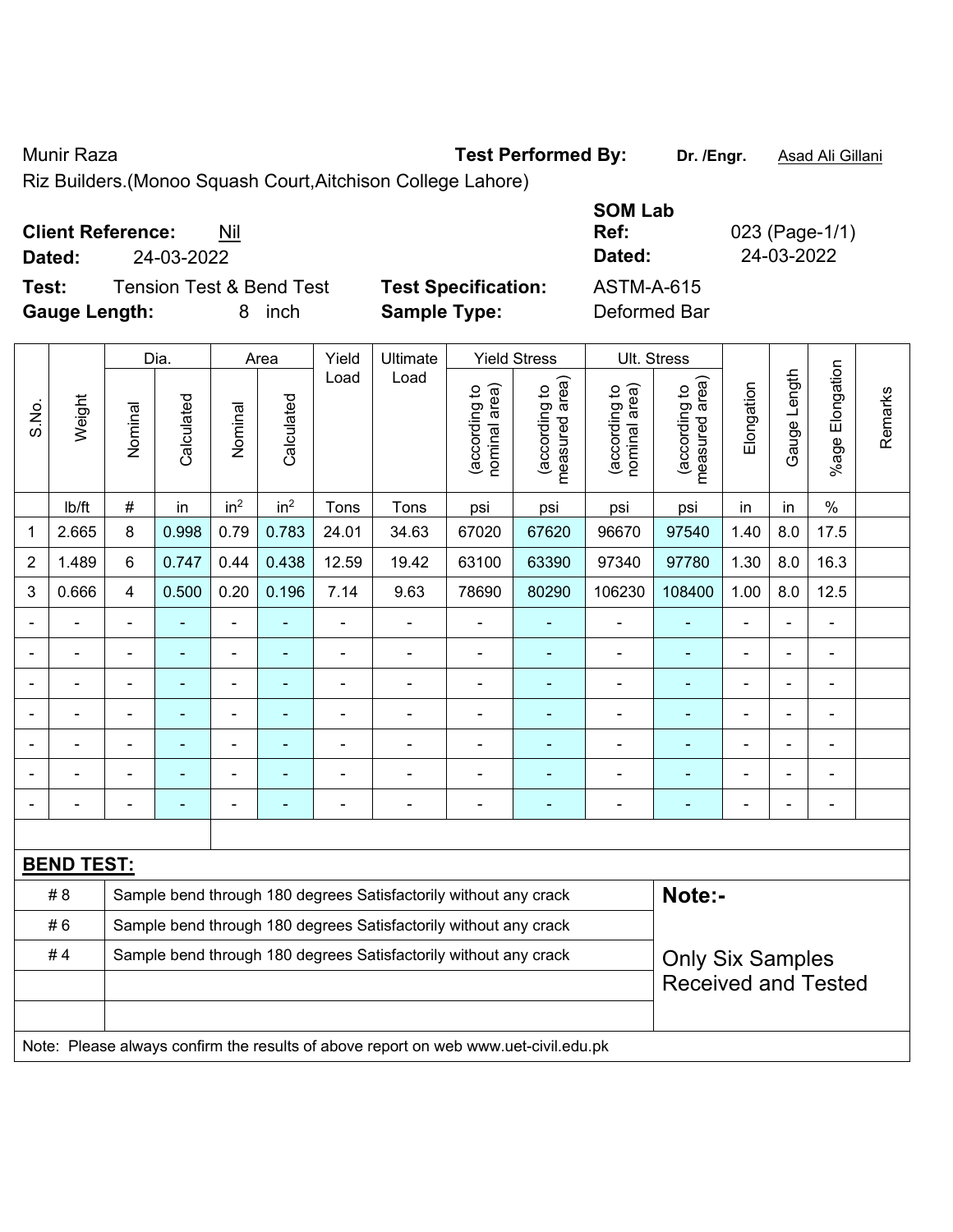Muneeb Ahmad Tarar **Test Performed By:** Dr. /Engr. **Asad Ali Gillani** Project Engr.Centure Ventures, Lahore

**Client Reference:** CV1/SRT/01 **Dated:** 21-03-2022 **Dated:** 24-03-2022

**Test:** Tension Test & Bend Test **Test Specification:** ASTM-A-615 **Gauge Length:** 8 inch **Sample Type:** Deformed Bar (Kamran Steel)

| SOM Lab |          |
|---------|----------|
| Ref:    | 024 (Pa  |
| Dated:  | $24-03-$ |

**Rge-1/1)** 

|       |                   |                | Dia.       |                 | Area            | Yield | Ultimate                                                                            |                                | <b>Yield Stress</b>             |                                | Ult. Stress                     |                |              |                       |         |
|-------|-------------------|----------------|------------|-----------------|-----------------|-------|-------------------------------------------------------------------------------------|--------------------------------|---------------------------------|--------------------------------|---------------------------------|----------------|--------------|-----------------------|---------|
| S.No. | Weight            | Nominal        | Calculated | Nominal         | Calculated      | Load  | Load                                                                                | (according to<br>nominal area) | (according to<br>measured area) | nominal area)<br>(according to | (according to<br>measured area) | Elongation     | Gauge Length | Elongation<br>$%$ age | Remarks |
|       | lb/ft             | $\#$           | in         | in <sup>2</sup> | in <sup>2</sup> | Tons  | Tons                                                                                | psi                            | psi                             | psi                            | psi                             | in             | in           | $\%$                  |         |
| 1     | 2.691             | 8              | 1.004      | 0.79            | 0.791           | 25.08 | 33.46                                                                               | 70010                          | 69920                           | 93400                          | 93280                           | 1.60           | 8.0          | 20.0                  |         |
| 2     | 2.668             | 8              | 0.999      | 0.79            | 0.784           | 24.87 | 35.12                                                                               | 69440                          | 69970                           | 98040                          | 98790                           | 1.30           | 8.0          | 16.3                  |         |
| 3     | 1.488             | 6              | 0.746      | 0.44            | 0.437           | 12.56 | 18.06                                                                               | 62950                          | 63380                           | 90540                          | 91160                           | 1.60           | 8.0          | 20.0                  |         |
| 4     | 1.488             | 6              | 0.746      | 0.44            | 0.437           | 13.63 | 19.90                                                                               | 68320                          | 68790                           | 99740                          | 100420                          | 1.30           | 8.0          | 16.3                  |         |
| 5     | 0.657             | $\overline{4}$ | 0.496      | 0.20            | 0.193           | 6.68  | 8.84                                                                                | 73630                          | 76300                           | 97460                          | 100990                          | 1.20           | 8.0          | 15.0                  |         |
| 6     | 0.653             | $\overline{4}$ | 0.494      | 0.20            | 0.192           | 6.54  | 8.79                                                                                | 72170                          | 75180                           | 96900                          | 100930                          | 1.30           | 8.0          | 16.3                  |         |
|       |                   |                |            |                 |                 |       | ä,                                                                                  |                                |                                 | $\overline{\phantom{a}}$       | $\blacksquare$                  |                |              |                       |         |
|       |                   |                |            | ۰               |                 |       | $\blacksquare$                                                                      | $\blacksquare$                 |                                 |                                |                                 |                |              |                       |         |
|       |                   |                |            | ۰               |                 |       |                                                                                     | $\blacksquare$                 | ۰                               |                                | $\blacksquare$                  |                |              | $\blacksquare$        |         |
|       |                   |                | ۰          | ۰               | ۰               |       | $\overline{\phantom{a}}$                                                            | $\blacksquare$                 | ۰                               | $\overline{\phantom{a}}$       | $\blacksquare$                  | $\blacksquare$ |              | ÷                     |         |
|       |                   |                |            |                 |                 |       |                                                                                     |                                |                                 |                                |                                 |                |              |                       |         |
|       | <b>BEND TEST:</b> |                |            |                 |                 |       |                                                                                     |                                |                                 |                                |                                 |                |              |                       |         |
|       | # 8               |                |            |                 |                 |       | Sample bend through 180 degrees Satisfactorily without any crack                    |                                |                                 |                                | Note:-                          |                |              |                       |         |
|       | #6                |                |            |                 |                 |       | Sample bend through 180 degrees Satisfactorily without any crack                    |                                |                                 |                                |                                 |                |              |                       |         |
|       | #4                |                |            |                 |                 |       | Sample bend through 180 degrees Satisfactorily without any crack                    |                                |                                 |                                | <b>Only Nine Samples</b>        |                |              |                       |         |
|       |                   |                |            |                 |                 |       |                                                                                     |                                |                                 |                                | <b>Received and Tested</b>      |                |              |                       |         |
|       |                   |                |            |                 |                 |       |                                                                                     |                                |                                 |                                |                                 |                |              |                       |         |
|       |                   |                |            |                 |                 |       | Note: Please always confirm the results of above report on web www.uet-civil.edu.pk |                                |                                 |                                |                                 |                |              |                       |         |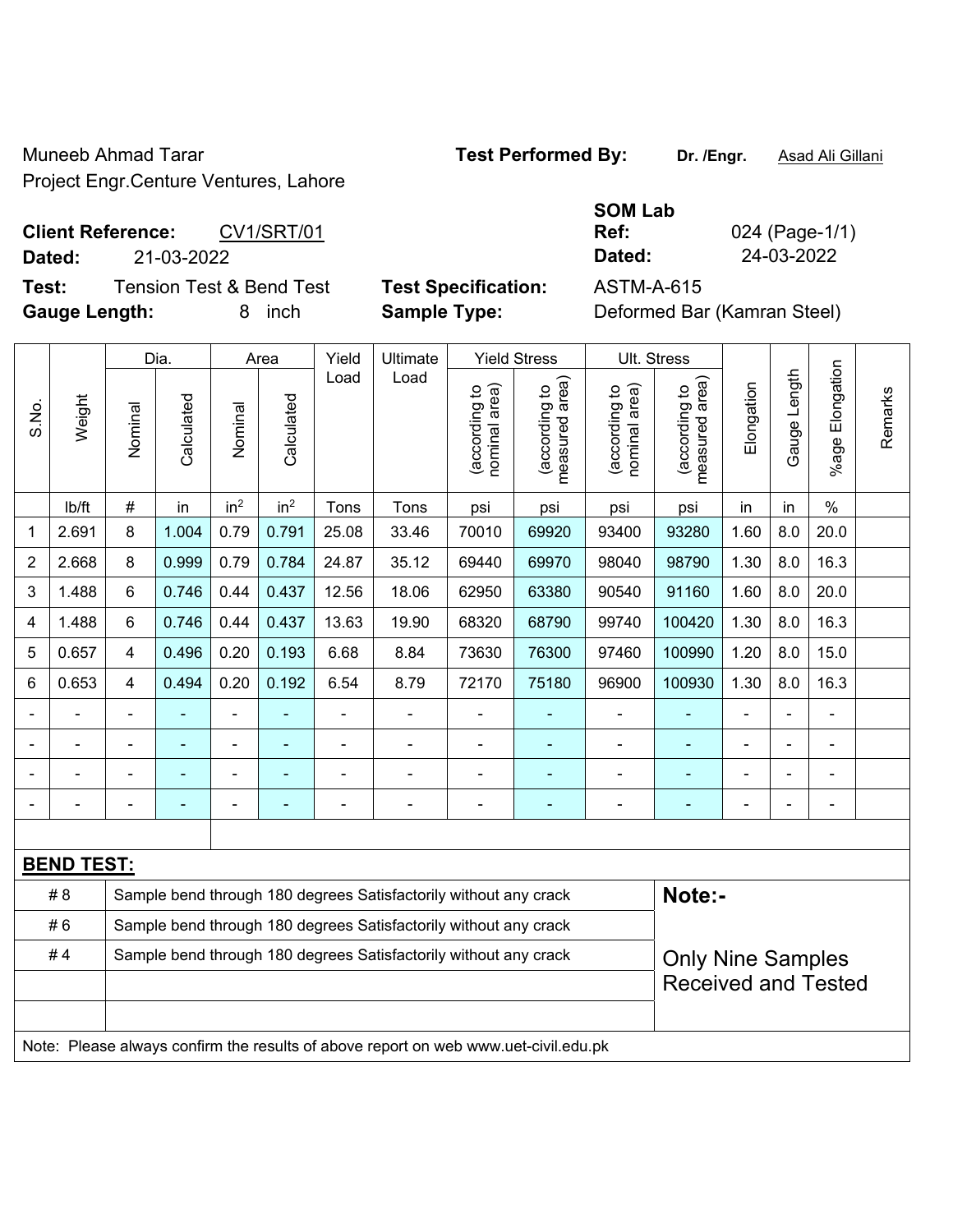Sub Divisional officer, **Test Performed By:** Dr. /Engr. **Asad Ali Gillani** Cultum

Fqd Link SD Farooqabad.(Const Of New Q.B Link Office Complex,Residences And Boundary Wall)

| <b>Client Reference:</b><br>114/OR<br>12-03-2022<br>Dated: |                            | <b>SOM Lab</b><br>Ref:<br>025 (Page-1/1)<br>24-03-2022<br>Dated: |
|------------------------------------------------------------|----------------------------|------------------------------------------------------------------|
| <b>Tension Test &amp; Bend Test</b><br>Test:               | <b>Test Specification:</b> | <b>ASTM-A-615</b>                                                |
| <b>Gauge Length:</b><br>inch<br>8.                         | <b>Sample Type:</b>        | Deformed Bar                                                     |

|                |                   |                         | Dia.           |                 | Area            | Yield          | Ultimate                                                                            |                                | <b>Yield Stress</b>             |                                | Ult. Stress                                             |                |                |                       |         |
|----------------|-------------------|-------------------------|----------------|-----------------|-----------------|----------------|-------------------------------------------------------------------------------------|--------------------------------|---------------------------------|--------------------------------|---------------------------------------------------------|----------------|----------------|-----------------------|---------|
| S.No.          | Weight            | Nominal                 | Calculated     | Nominal         | Calculated      | Load           | Load                                                                                | nominal area)<br>(according to | measured area)<br>(according to | nominal area)<br>(according to | (according to<br>measured area)                         | Elongation     | Gauge Length   | Elongation<br>$%$ age | Remarks |
|                | lb/ft             | #                       | in             | in <sup>2</sup> | in <sup>2</sup> | Tons           | Tons                                                                                | psi                            | psi                             | psi                            | psi                                                     | in             | in             | $\%$                  |         |
| 1              | 0.567             | $\overline{\mathbf{4}}$ | 0.461          | 0.20            | 0.167           | 4.61           | 6.60                                                                                | 50810                          | 60850                           | 72730                          | 87100                                                   | 1.20           | 8.0            | 15.0                  |         |
| $\overline{2}$ | 0.537             | $\overline{4}$          | 0.449          | 0.20            | 0.158           | 4.59           | 6.60                                                                                | 50590                          | 64030                           | 72730                          | 92060                                                   | 1.20           | 8.0            | 15.0                  |         |
|                | ä,                | ä,                      | $\blacksquare$ | ÷,              |                 | $\blacksquare$ | $\blacksquare$                                                                      | $\blacksquare$                 | $\blacksquare$                  | ÷,                             | Ē,                                                      | $\blacksquare$ | $\blacksquare$ | $\blacksquare$        |         |
|                | ä,                | $\blacksquare$          | $\blacksquare$ | ÷,              | $\blacksquare$  | $\blacksquare$ | $\blacksquare$                                                                      | $\blacksquare$                 | $\blacksquare$                  | $\blacksquare$                 | $\blacksquare$                                          | $\blacksquare$ |                | $\blacksquare$        |         |
|                | ÷                 | ä,                      | ٠              | ÷,              |                 | $\blacksquare$ | ÷                                                                                   | $\blacksquare$                 | ۰                               | ä,                             | $\blacksquare$                                          | $\blacksquare$ |                | $\blacksquare$        |         |
|                | $\blacksquare$    | $\blacksquare$          | $\blacksquare$ | ÷               |                 | $\blacksquare$ | L.                                                                                  | $\blacksquare$                 | $\blacksquare$                  | ÷,                             | $\blacksquare$                                          | $\blacksquare$ |                | $\blacksquare$        |         |
|                |                   |                         | $\blacksquare$ | $\blacksquare$  |                 | Ē,             | L.                                                                                  | $\blacksquare$                 | ۰                               | ä,                             | $\overline{a}$                                          | $\blacksquare$ |                | $\blacksquare$        |         |
|                |                   |                         |                | ۰               |                 |                |                                                                                     |                                |                                 |                                |                                                         |                |                | L.                    |         |
|                | $\overline{a}$    |                         | ۳              | $\blacksquare$  |                 |                |                                                                                     | $\blacksquare$                 |                                 | ۰                              | $\blacksquare$                                          | $\blacksquare$ |                | $\blacksquare$        |         |
|                |                   |                         | ٠              | ÷               |                 | ÷              | Ē,                                                                                  | $\blacksquare$                 | $\blacksquare$                  | ÷                              | ÷                                                       | $\blacksquare$ |                | $\blacksquare$        |         |
|                |                   |                         |                |                 |                 |                |                                                                                     |                                |                                 |                                |                                                         |                |                |                       |         |
|                | <b>BEND TEST:</b> |                         |                |                 |                 |                |                                                                                     |                                |                                 |                                |                                                         |                |                |                       |         |
|                | #4                |                         |                |                 |                 |                | Sample bend through 180 degrees Satisfactorily without any crack                    |                                |                                 |                                | Note:-                                                  |                |                |                       |         |
|                |                   |                         |                |                 |                 |                |                                                                                     |                                |                                 |                                |                                                         |                |                |                       |         |
|                |                   |                         |                |                 |                 |                |                                                                                     |                                |                                 |                                | <b>Only Three Samples</b><br><b>Received and Tested</b> |                |                |                       |         |
|                |                   |                         |                |                 |                 |                | Note: Please always confirm the results of above report on web www.uet-civil.edu.pk |                                |                                 |                                |                                                         |                |                |                       |         |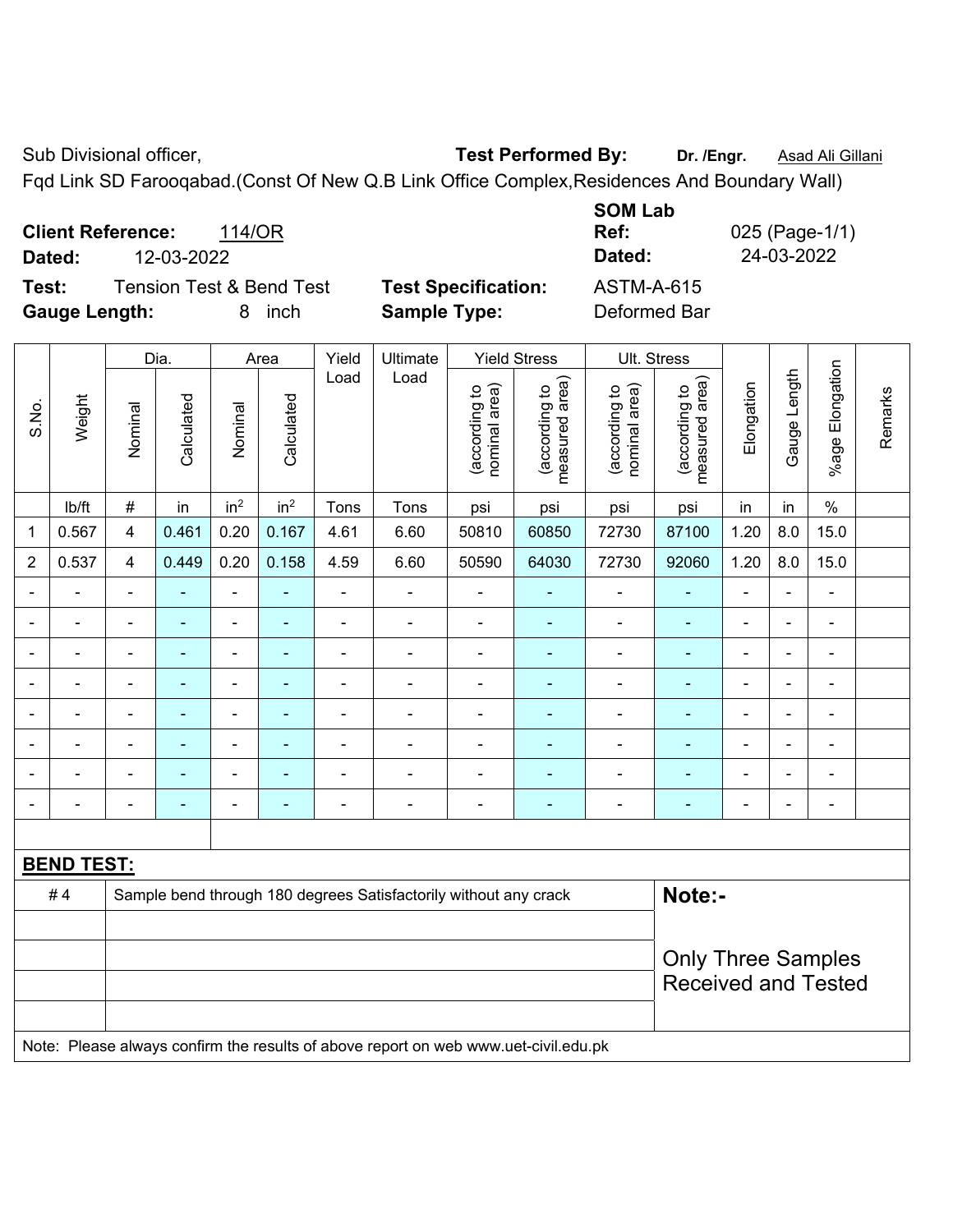S. Asad Ali Gillani

Deputy Director (Works) **Test Performed By:** Dr. /Engr.

PD Of The Scheme,(Const Of 06 Residences At Mines Labour Welfare Complex Choa Saiden Shah)

| <b>Client Reference:</b> |            |                                     | MLW/C.E/MT/50/17/3081 |
|--------------------------|------------|-------------------------------------|-----------------------|
| Dated:                   | 16-03-2022 |                                     |                       |
| Test:                    |            | <b>Tension Test &amp; Bend Test</b> | <b>Test Specifi</b>   |
| Gauge Length:            |            | 8 inch                              | Sample Typ            |

**SOM Lab Ref:** 026 (Page-1/1) **Dated:** 16-03-2022 **Dated:** 24-03-2022 **Teation:** ASTM-A-615 **e: Deformed Bar** 

|                          |                   |                                                         | Dia.           |                              | Area            | Yield          | Ultimate                                                         |                                                                                     | <b>Yield Stress</b>             |                                | Ult. Stress                     |                |                          |                          |         |  |  |  |  |
|--------------------------|-------------------|---------------------------------------------------------|----------------|------------------------------|-----------------|----------------|------------------------------------------------------------------|-------------------------------------------------------------------------------------|---------------------------------|--------------------------------|---------------------------------|----------------|--------------------------|--------------------------|---------|--|--|--|--|
| S.No.                    | Weight            | Nominal                                                 | Calculated     | Nominal                      | Calculated      | Load           | Load                                                             | nominal area)<br>(according to                                                      | (according to<br>measured area) | nominal area)<br>(according to | (according to<br>measured area) | Elongation     | Gauge Length             | %age Elongation          | Remarks |  |  |  |  |
|                          | lb/ft             | $\#$                                                    | in             | in <sup>2</sup>              | in <sup>2</sup> | Tons           | Tons                                                             | psi                                                                                 | psi                             | psi                            | psi                             | in             | in                       | $\%$                     |         |  |  |  |  |
| 1                        | 0.678             | $\overline{4}$                                          | 0.503          | 0.20                         | 0.199           | 6.73           | 10.01                                                            | 74190                                                                               | 74560                           | 110390                         | 110940                          | 1.00           | 8.0                      | 12.5                     |         |  |  |  |  |
| $\overline{2}$           | 0.684             | $\overline{4}$                                          | 0.506          | 0.20                         | 0.201           | 6.65           | 9.91                                                             | 73290                                                                               | 72930                           | 109260                         | 108720                          | 1.10           | $8.0\,$                  | 13.8                     |         |  |  |  |  |
| $\blacksquare$           | $\blacksquare$    | $\blacksquare$                                          | ۰              | $\qquad \qquad \blacksquare$ | $\blacksquare$  | $\blacksquare$ | $\overline{\phantom{a}}$                                         | $\overline{\phantom{a}}$                                                            | ٠                               | $\blacksquare$                 | $\blacksquare$                  | $\blacksquare$ | $\blacksquare$           | $\blacksquare$           |         |  |  |  |  |
| $\blacksquare$           | Ě.                | $\blacksquare$                                          | $\blacksquare$ | $\qquad \qquad \blacksquare$ | $\blacksquare$  | $\blacksquare$ | $\blacksquare$                                                   | ä,                                                                                  | $\blacksquare$                  | $\blacksquare$                 | $\blacksquare$                  | ä,             | ä,                       | $\overline{\phantom{a}}$ |         |  |  |  |  |
| $\overline{\phantom{0}}$ | $\blacksquare$    | $\blacksquare$                                          | ä,             | $\qquad \qquad \blacksquare$ | ۰               | $\blacksquare$ | $\overline{a}$                                                   | $\overline{\phantom{a}}$                                                            | ×,                              | $\overline{\phantom{a}}$       | $\blacksquare$                  | $\blacksquare$ | $\overline{\phantom{0}}$ | $\overline{\phantom{a}}$ |         |  |  |  |  |
|                          | $\blacksquare$    | $\blacksquare$                                          | ÷              | $\overline{\phantom{a}}$     | ۰               | $\blacksquare$ | $\blacksquare$                                                   | ä,                                                                                  | ä,                              | $\blacksquare$                 | ٠                               |                |                          | $\blacksquare$           |         |  |  |  |  |
|                          |                   |                                                         | ۰              | $\blacksquare$               |                 | $\blacksquare$ | $\blacksquare$                                                   | L,                                                                                  | ä,                              | $\blacksquare$                 | ٠                               |                |                          | $\blacksquare$           |         |  |  |  |  |
|                          |                   |                                                         |                | ä,                           |                 | ٠              | $\blacksquare$                                                   | $\blacksquare$                                                                      |                                 | ٠                              |                                 |                |                          |                          |         |  |  |  |  |
|                          |                   |                                                         |                | -                            |                 |                |                                                                  | $\blacksquare$                                                                      |                                 | $\overline{\phantom{0}}$       |                                 |                |                          |                          |         |  |  |  |  |
|                          |                   |                                                         | ۰              | $\overline{\phantom{a}}$     | ٠               | $\blacksquare$ | $\blacksquare$                                                   | L,                                                                                  | ä,                              | $\blacksquare$                 | $\blacksquare$                  | $\blacksquare$ | $\overline{\phantom{0}}$ | $\blacksquare$           |         |  |  |  |  |
|                          |                   |                                                         |                |                              |                 |                |                                                                  |                                                                                     |                                 |                                |                                 |                |                          |                          |         |  |  |  |  |
|                          | <b>BEND TEST:</b> |                                                         |                |                              |                 |                |                                                                  |                                                                                     |                                 |                                |                                 |                |                          |                          |         |  |  |  |  |
|                          | #4                |                                                         |                |                              |                 |                | Sample bend through 180 degrees Satisfactorily without any crack |                                                                                     |                                 |                                | Note:-                          |                |                          |                          |         |  |  |  |  |
|                          |                   |                                                         |                |                              |                 |                |                                                                  |                                                                                     |                                 |                                |                                 |                |                          |                          |         |  |  |  |  |
|                          |                   | <b>Only Three Samples</b><br><b>Received and Tested</b> |                |                              |                 |                |                                                                  |                                                                                     |                                 |                                |                                 |                |                          |                          |         |  |  |  |  |
|                          |                   |                                                         |                |                              |                 |                |                                                                  | Note: Please always confirm the results of above report on web www.uet-civil.edu.pk |                                 |                                |                                 |                |                          |                          |         |  |  |  |  |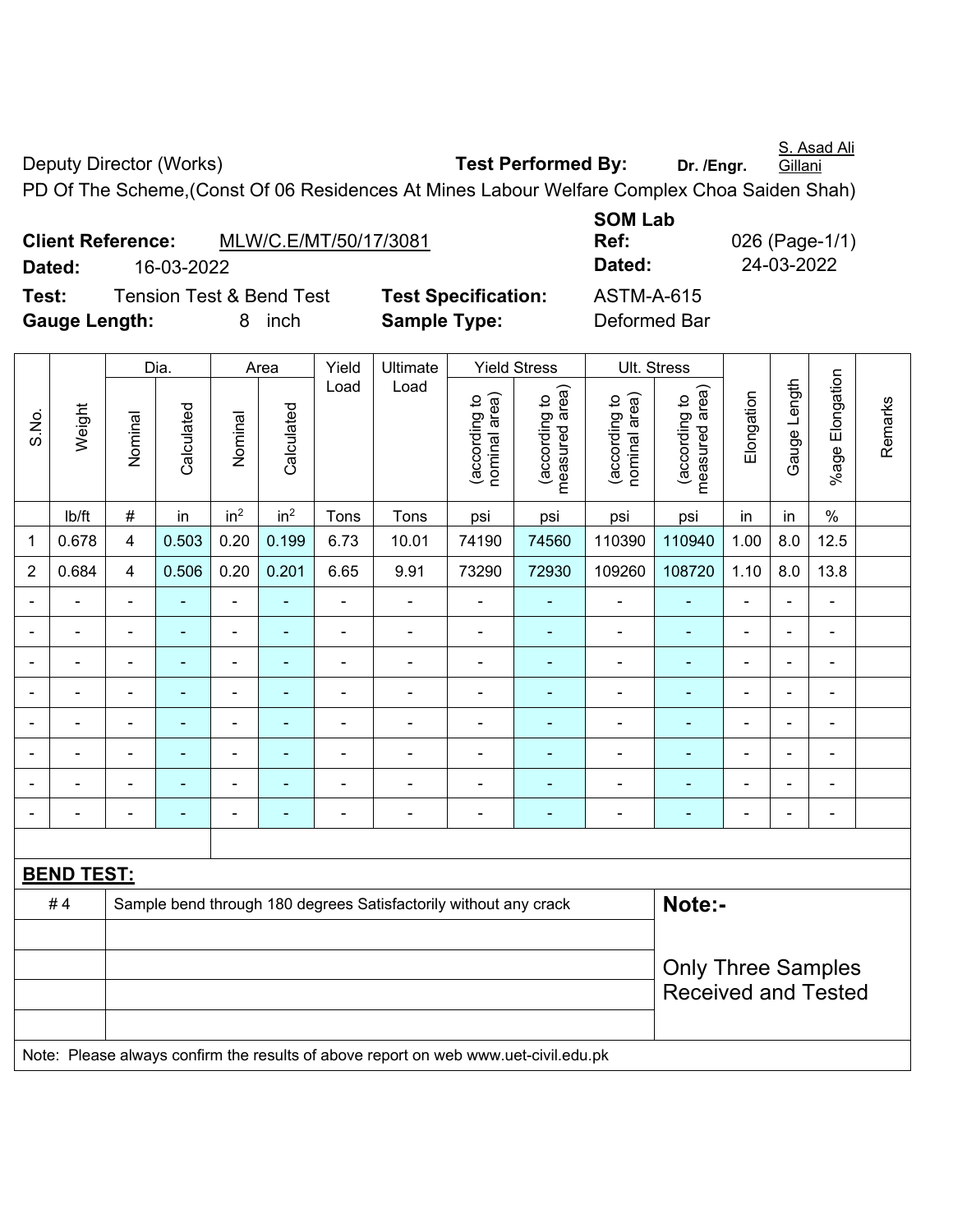Engr. Naveed Sadiq **Test Performed By:** Dr. /Engr. **Asad Ali Gillani** Collection Association Collection Association

RE Orbit Housing. Lahore. (The Springs Apartment Homes)

| <b>Client Reference:</b> |  | Nil |
|--------------------------|--|-----|
|--------------------------|--|-----|

**Test:** Tension Test & Bend Test **Test Specification:** ASTM-A-615 **Gauge Length:** 8 inch **Sample Type:** Deformed Bar

**SOM Lab Ref:** 028 (Page-1/1) **Dated:** 24-03-2022 **Dated:** 24-03-2022

|                                                                        |                   |         | Dia.       |                 | Area            | Yield          | Ultimate                                                                            |                                | <b>Yield Stress</b>             |                                | Ult. Stress                     |                |              |                       |         |
|------------------------------------------------------------------------|-------------------|---------|------------|-----------------|-----------------|----------------|-------------------------------------------------------------------------------------|--------------------------------|---------------------------------|--------------------------------|---------------------------------|----------------|--------------|-----------------------|---------|
| S.No.                                                                  | Weight            | Nominal | Calculated | Nominal         | Calculated      | Load           | Load                                                                                | nominal area)<br>(according to | (according to<br>measured area) | (according to<br>nominal area) | (according to<br>measured area) | Elongation     | Gauge Length | Elongation<br>$%$ age | Remarks |
|                                                                        | lb/ft             | $\#$    | in         | in <sup>2</sup> | in <sup>2</sup> | Tons           | Tons                                                                                | psi                            | psi                             | psi                            | psi                             | in             | in           | $\%$                  |         |
| 1                                                                      | 2.648             | 8       | 0.995      | 0.79            | 0.778           | 24.43          | 35.68                                                                               | 68220                          | 69270                           | 99600                          | 101140                          | 1.30           | 8.0          | 16.3                  |         |
| $\overline{2}$                                                         | 2.723             | 8       | 1.009      | 0.79            | 0.800           | 24.18          | 35.85                                                                               | 67500                          | 66660                           | 100090                         | 98840                           | 1.50           | 8.0          | 18.8                  |         |
| 3                                                                      | 1.508             | 6       | 0.751      | 0.44            | 0.443           | 13.88          | 20.03                                                                               | 69590                          | 69120                           | 100400                         | 99720                           | 1.40           | 8.0          | 17.5                  |         |
| 4                                                                      | 1.499             | 6       | 0.749      | 0.44            | 0.441           | 13.20          | 19.42                                                                               | 66170                          | 66020                           | 97340                          | 97120                           | 1.50           | 8.0          | 18.8                  |         |
| 5                                                                      | 0.661             | 4       | 0.497      | 0.20            | 0.194           | 6.65           | 9.02                                                                                | 73290                          | 75560                           | 99480                          | 102560                          | 1.10           | 8.0          | 13.8                  |         |
| 6                                                                      | 0.673             | 4       | 0.502      | 0.20            | 0.198           | 6.57           | 9.63                                                                                | 72510                          | 73240                           | 106230                         | 107300                          | 1.20           | 8.0          | 15.0                  |         |
|                                                                        |                   |         |            |                 |                 |                | L,                                                                                  |                                |                                 | ÷,                             |                                 | ä,             |              | ä,                    |         |
|                                                                        |                   |         |            |                 |                 |                |                                                                                     | $\blacksquare$                 |                                 |                                |                                 |                |              |                       |         |
|                                                                        |                   |         |            | ÷               |                 |                | ÷                                                                                   | $\blacksquare$                 |                                 | $\blacksquare$                 | $\blacksquare$                  | $\blacksquare$ |              | $\blacksquare$        |         |
| $\blacksquare$                                                         |                   |         |            | $\blacksquare$  |                 | $\blacksquare$ | ä,                                                                                  | ä,                             | $\blacksquare$                  | $\blacksquare$                 | $\blacksquare$                  | $\blacksquare$ |              | $\blacksquare$        |         |
|                                                                        |                   |         |            |                 |                 |                |                                                                                     |                                |                                 |                                |                                 |                |              |                       |         |
|                                                                        | <b>BEND TEST:</b> |         |            |                 |                 |                |                                                                                     |                                |                                 |                                |                                 |                |              |                       |         |
|                                                                        | # 8               |         |            |                 |                 |                | Sample bend through 180 degrees Satisfactorily without any crack                    |                                |                                 |                                | Note:-                          |                |              |                       |         |
|                                                                        | #6                |         |            |                 |                 |                | Sample bend through 180 degrees Satisfactorily without any crack                    |                                |                                 |                                |                                 |                |              |                       |         |
| #4<br>Sample bend through 180 degrees Satisfactorily without any crack |                   |         |            |                 |                 |                |                                                                                     |                                |                                 | <b>Only Nine Samples</b>       |                                 |                |              |                       |         |
|                                                                        |                   |         |            |                 |                 |                |                                                                                     |                                | <b>Received and Tested</b>      |                                |                                 |                |              |                       |         |
|                                                                        |                   |         |            |                 |                 |                |                                                                                     |                                |                                 |                                |                                 |                |              |                       |         |
|                                                                        |                   |         |            |                 |                 |                | Note: Please always confirm the results of above report on web www.uet-civil.edu.pk |                                |                                 |                                |                                 |                |              |                       |         |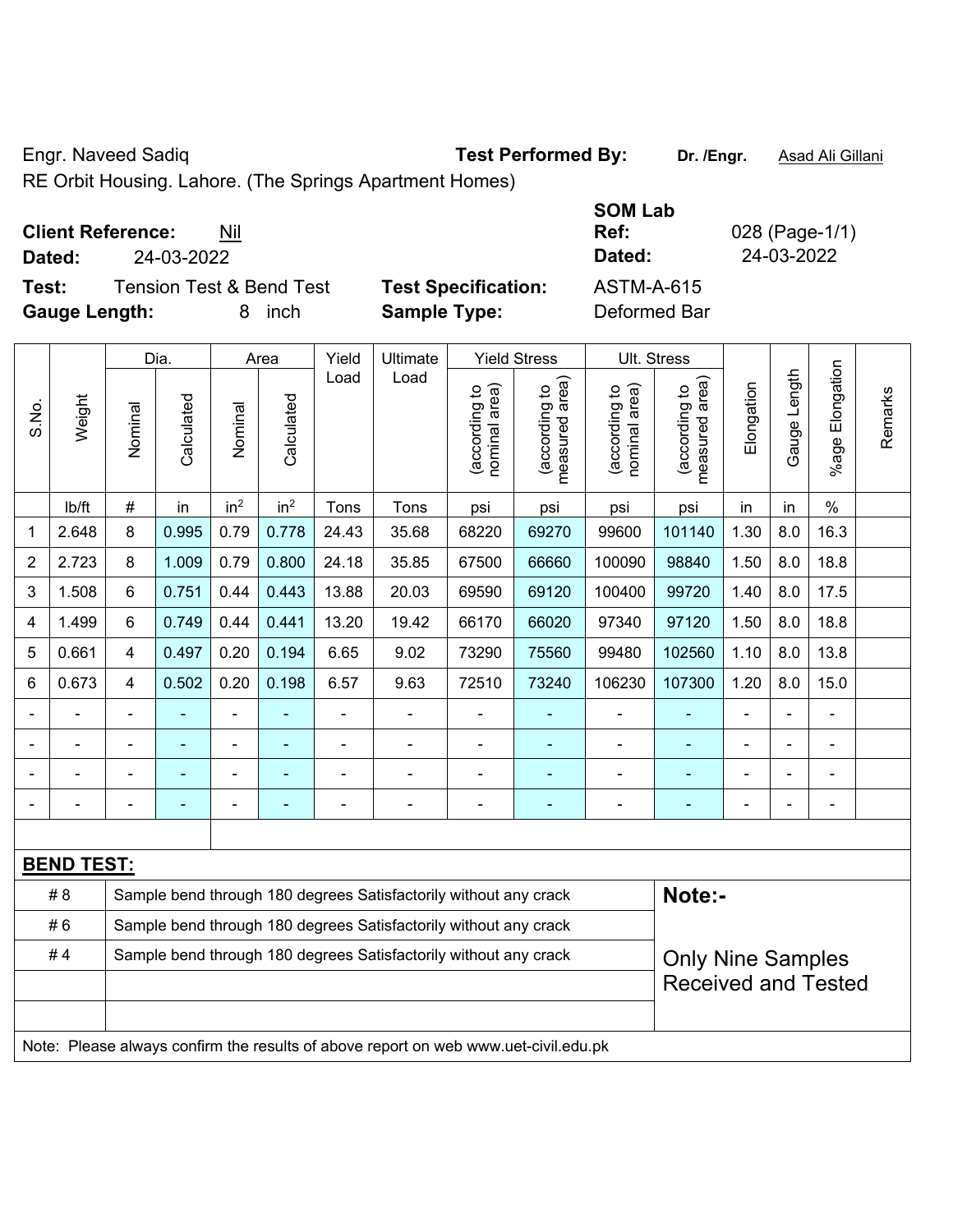Engr. M Abbas **Test Performed By: Dr. /Engr.** S Asad Ali Gillani

RE City Survey & Engg. Consultants,Lahore.(Green View Executive Apartments Ph-V)

| GVA/RE/05/22<br><b>Client Reference:</b>     |                            | <b>SOM Lab</b><br>Ref: | 030 (Page-1/1) |
|----------------------------------------------|----------------------------|------------------------|----------------|
| 24-03-2022<br>Dated:                         |                            | Dated:                 | 24-03-2022     |
| <b>Tension Test &amp; Bend Test</b><br>Test: | <b>Test Specification:</b> | <b>ASTM-A-615</b>      |                |
| <b>Gauge Length:</b><br>inch                 | <b>Sample Type:</b>        | Deformed Bar           |                |

|                            |                   |                | Dia.       |                 | Area            | Yield | Ultimate                                                                            |                                | <b>Yield Stress</b>             |                                | Ult. Stress                     |                |                |                 |         |
|----------------------------|-------------------|----------------|------------|-----------------|-----------------|-------|-------------------------------------------------------------------------------------|--------------------------------|---------------------------------|--------------------------------|---------------------------------|----------------|----------------|-----------------|---------|
| S.No.                      | Weight            | Nominal        | Calculated | Nominal         | Calculated      | Load  | Load                                                                                | nominal area)<br>(according to | (according to<br>measured area) | nominal area)<br>(according to | (according to<br>measured area) | Elongation     | Gauge Length   | %age Elongation | Remarks |
|                            | Ib/ft             | $\#$           | in         | in <sup>2</sup> | in <sup>2</sup> | Tons  | Tons                                                                                | psi                            | psi                             | psi                            | psi                             | in             | in             | $\%$            |         |
| 1                          | 2.693             | 8              | 1.004      | 0.79            | 0.791           | 24.77 | 34.96                                                                               | 69160                          | 69070                           | 97610                          | 97490                           | 1.50           | 8.0            | 18.8            |         |
| 2                          | 2.691             | 8              | 1.004      | 0.79            | 0.791           | 24.99 | 35.12                                                                               | 69780                          | 69690                           | 98040                          | 97910                           | 1.30           | 8.0            | 16.3            |         |
| 3                          | 1.523             | 6              | 0.755      | 0.44            | 0.448           | 13.71 | 19.88                                                                               | 68730                          | 67500                           | 99640                          | 97860                           | 1.50           | 8.0            | 18.8            |         |
| 4                          | 1.522             | 6              | 0.754      | 0.44            | 0.447           | 13.68 | 19.83                                                                               | 68570                          | 67500                           | 99380                          | 97820                           | 1.70           | 8.0            | 21.3            |         |
| 5                          | 0.674             | 4              | 0.502      | 0.20            | 0.198           | 6.39  | 9.48                                                                                | 70480                          | 71190                           | 104540                         | 105600                          | 1.20           | 8.0            | 15.0            |         |
| 6                          | 0.676             | 4              | 0.503      | 0.20            | 0.199           | 6.32  | 9.53                                                                                | 69700                          | 70050                           | 105100                         | 105630                          | 1.10           | 8.0            | 13.8            |         |
|                            |                   |                |            |                 |                 |       | $\overline{a}$                                                                      | ÷,                             |                                 |                                |                                 |                |                |                 |         |
|                            |                   |                |            |                 |                 |       | ÷                                                                                   | $\blacksquare$                 |                                 |                                |                                 |                |                | $\blacksquare$  |         |
|                            | $\overline{a}$    |                |            | $\blacksquare$  |                 |       |                                                                                     | ä,                             | ä,                              | $\blacksquare$                 |                                 |                | $\blacksquare$ | $\blacksquare$  |         |
|                            |                   | $\blacksquare$ |            | $\blacksquare$  |                 |       | $\blacksquare$                                                                      | $\blacksquare$                 | ٠                               | $\blacksquare$                 | ۰                               | $\blacksquare$ | $\blacksquare$ | $\blacksquare$  |         |
|                            |                   |                |            |                 |                 |       |                                                                                     |                                |                                 |                                |                                 |                |                |                 |         |
|                            | <b>BEND TEST:</b> |                |            |                 |                 |       |                                                                                     |                                |                                 |                                |                                 |                |                |                 |         |
|                            | # 8               |                |            |                 |                 |       | Sample bend through 180 degrees Satisfactorily without any crack                    |                                |                                 |                                | Note:-                          |                |                |                 |         |
|                            | #6                |                |            |                 |                 |       | Sample bend through 180 degrees Satisfactorily without any crack                    |                                |                                 |                                |                                 |                |                |                 |         |
|                            | #4                |                |            |                 |                 |       | Sample bend through 180 degrees Satisfactorily without any crack                    |                                |                                 |                                | <b>Only Nine Samples</b>        |                |                |                 |         |
| <b>Received and Tested</b> |                   |                |            |                 |                 |       |                                                                                     |                                |                                 |                                |                                 |                |                |                 |         |
|                            |                   |                |            |                 |                 |       |                                                                                     |                                |                                 |                                |                                 |                |                |                 |         |
|                            |                   |                |            |                 |                 |       | Note: Please always confirm the results of above report on web www.uet-civil.edu.pk |                                |                                 |                                |                                 |                |                |                 |         |